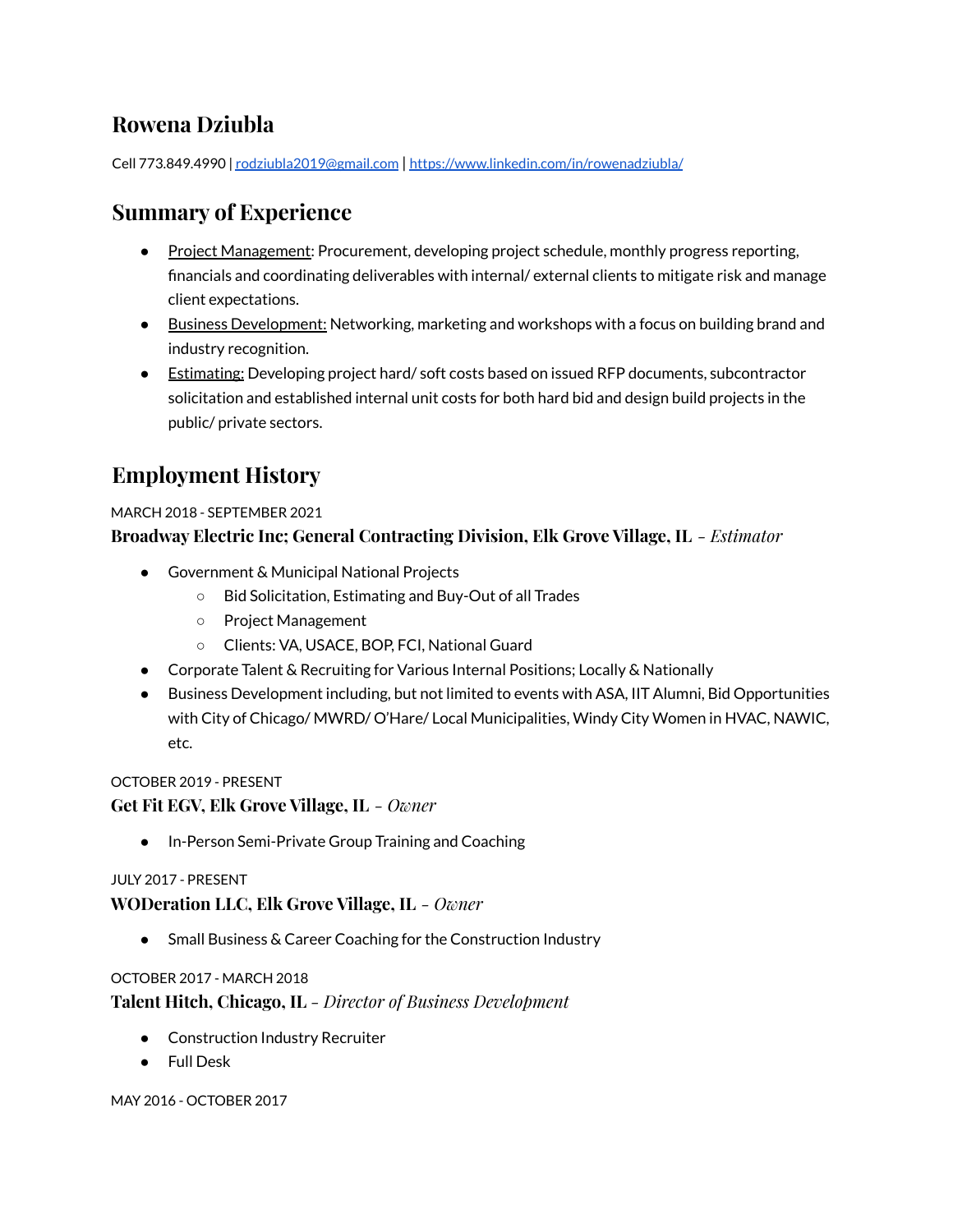#### **JC Anderson, Elmhurst, IL** *- Estimator*

- Commercial Interiors General Contractor; Private Sector
- Clients: CBRE, Paylocity, Willis Tower, Merchandise Mart

#### MAY 2015 - MAY 2016

#### **Blinderman Construction, Chicago, IL** *- Estimator*

- General Contractor for Public & Private Sectors
- Clients: CPS, PBC, The Graduate Hotels, Great Lakes Naval Base

#### MARCH 2014 - MAY 2015

#### **FE Moran, Northbrook, IL** *- Project Manager*

- Mechanical subcontractor
- Projects: 11 S LaSalle Marriott Hotel, Glenview School District, Commercial Interiors

#### JUNE 2013 - MARCH 2014

#### **Atlas Restoration, Buffalo Grove, IL** *- Client Service Manager*

- Waterproofing
- Underpinning & Piers
- Interior Residential Renovations

#### FEBRUARY 2012 - JUNE 2013

#### **The Macon Group, Chicago, IL** *- Project Manager*

- Procurement, Contracts, Change Orders, Submittals and Closeout
- General Contractor: Private Sector
- National & Local Projects: 7-11, Massage Envy, Milt's BBQ, Chase Bank, McDonald's, Burger King

#### OCTOBER 2009 - FEBRUARY 2012

#### **FH Paschen, Chicago, IL**

- General Contractor for the Public Sector
- Chicago Estimator
	- Bid Solicitation, Assistant Bid Coordinator, MBE/WBE Certification Management for Bidding Process
- New Orleans Executive Assistant to VP & Office Manager
	- SOP Implementation and Support for New Satellite Office with \$300M Worth of Awarded Work
	- Assisted Project Management Team with Onboarding Local Workforce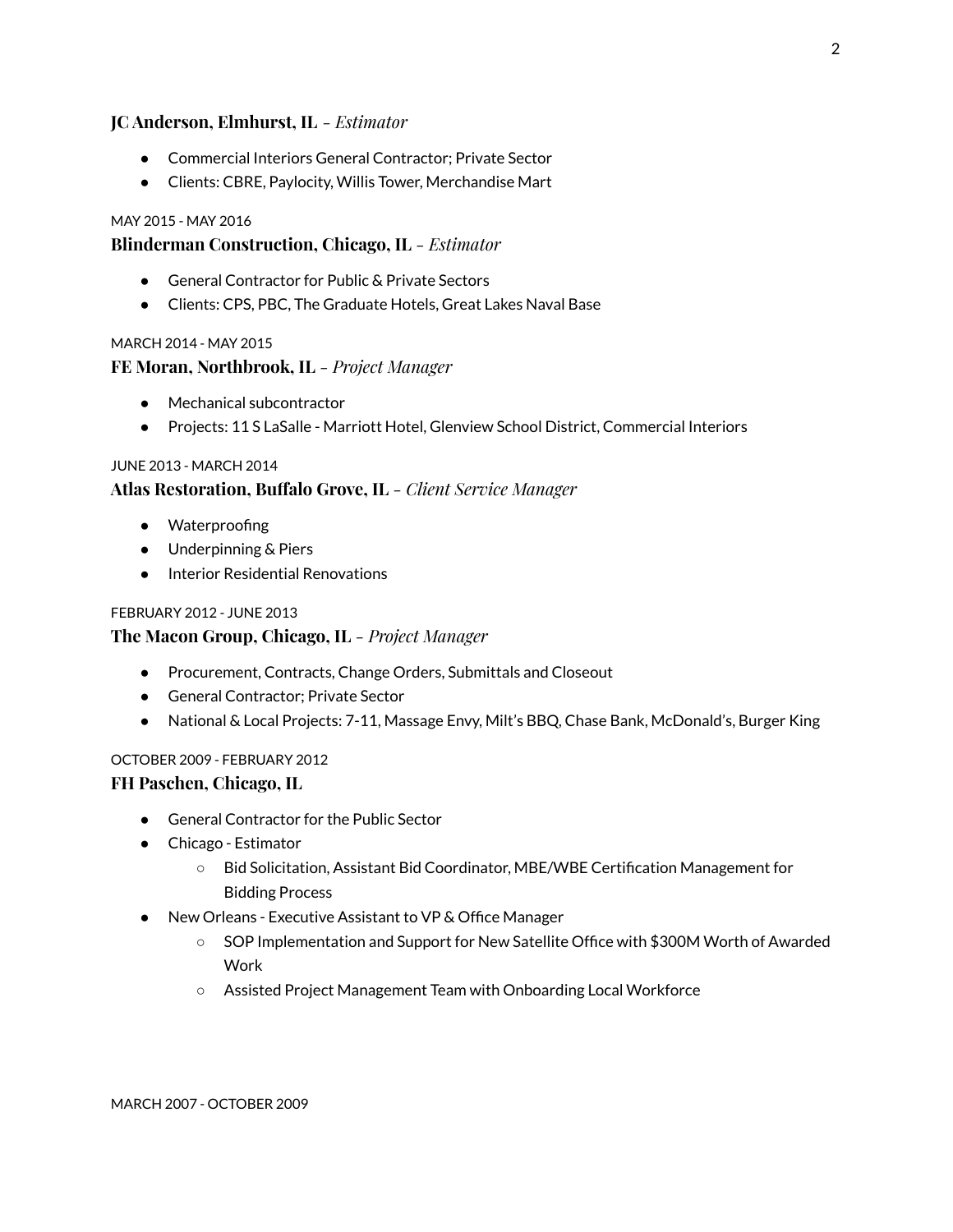## **The Gammonley Group, LaGrange, IL** *- Contract Administrator*

- Procurement, G702/703, OAC Meetings, Change Orders, Submittals, Subcontractor Insurance Certificates and Closeout.
- General Contractor for the Private Sector
- Project: 757 North Orleans 23 Story Mixed Use High Rise Condominium

#### APRIL 2006 - MARCH 2007

## **General Electric, Northwest Region** *- Regional Site Controller*

Remote cost control in Indiana for Power Plants.

#### MARCH 1999 - APRIL 2006

## **Jupiter Realty Corporation, Chicago, IL** *- Executive Assistant to Senior VP*

- General Administrative Work, Monthly Project Requisitions, Contractor Insurance Database Creation and Implementation, Project Cost Tracking
- Real Estate Developer
- Projects: IMDC Medical District, 215 W Washington, Lakemore Apartments

#### MARCH 1999 - PRIOR

## **Black & Veatch; Utility Division, Elk Grove Village, IL** *- Administrative Assistant*

- Accounting and General Office Duties.
- Verifying Footages on As-builts for Billing Purposes
- Client: TCI of Illinois

## **Skills**

True team player and leader with a knack for technology.

- Detail oriented, work well with fixed deadlines and prioritizing to keep all the plates spinning.
- Fluent in ProCore, Primavera CM13 and other industry standard document management systems.
- Fluent in bid solicitation software such as Building Connected, iSqFt and Timberline
- Experience working with AutoCAD, Navisworks and Sketchup.
- Effective communicator in all settings including working remotely and virtually.
- Creative background from both schooling and personal interests.
- Fluent in G-Suite, Microsoft Office and various CRM systems ie., Salesforce, Pipedrive, etc.
- Instructional video creation and editing with MS Movie Maker, Soapbox, etc.
- Experience with creating ad campaigns on LinkedIn, Instagram, Facebook etc. for effective solicitation and professional social media presence.

# **Education**

2008